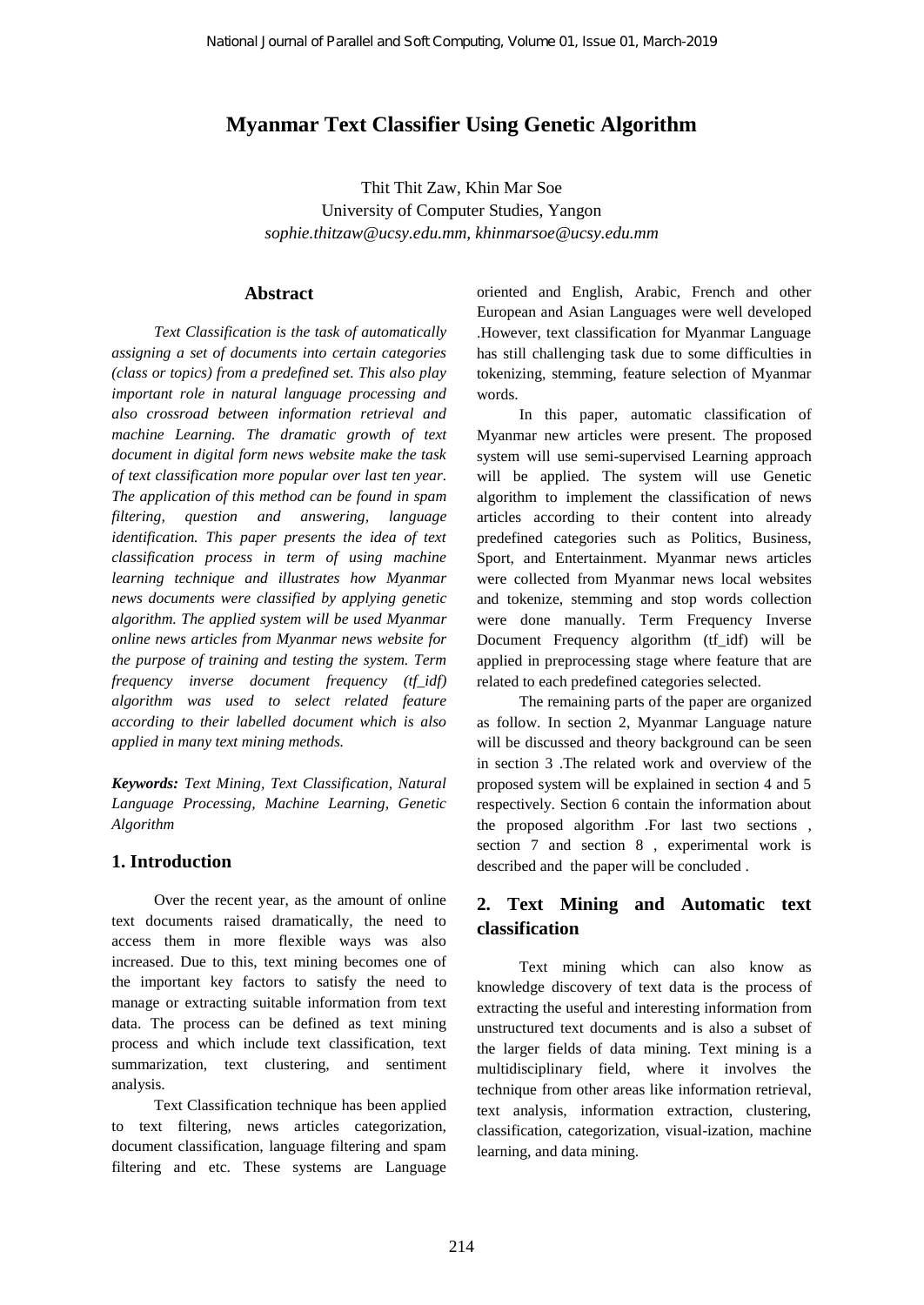Text classification is the instance of the text mining. Text classification process includes preprocessing the documents, extracting relevant feature according to the feature in the training corpus and applied classification algorithm to classify document into predefined categories. Basically , text classification classify document  $d_i$  from the entire collection of the document D and classify it into one of the category from  $\{c_1,c_2,c_3,...c_i\}$ .

Text classification tasks can be divided into three sorts:

1).**supervised document classification** where some external mechanism (such as human feedback) provides information on the correct classification for documents,

2).**unsupervised document classification** (also known as document clustering), where the classification must be done entirely without reference to external information

3).**semi-supervised document classification**, where parts of the documents are labeled by the external mechanism.

The proposed system applied semi supervised document classification method to categorize Myanmar Language news from news website into four categories -politics, business, entertainment and sport.

### **3. Myanmar Language**

Myanmar Language is the official Language of Republic of Union of Myanmar .Myanmar alphabet consists of 33 letter and 12 vowels and has circular shape. It was written from left to right and no space between each words .However, modern written style added spaces between each word to increase readability. Although the basic word order of Myanmar language is free but usually follow subjectobject-verb order and usually end with verb. The language is monosyllabic and its sentence contains several preposition adjunctions.

As there are no strict rules about spaces in sentences, many people write spaces between letters as they feel fit which make the process of words segmentation of Language make difficult.

### **4. Related Work**

S.M.Khalessizadeh, R.Zaefarian, S.H.Nasseri, and E.Adril ,[2] used genetic algorithm for topic based on Concept Distribution. They use GA in concept weighting in standard text in Persian language. According to experimental result, they compare genetic algorithm with traditional TF-IDF method and it shows that GA has notable improvement

S.M.Kamruzzaman, Farhana Haider, Ahmed Ryadh Hasan,[3] presented new algorithm for text classification using data mining and compare with other classification algorithms like Naive Bayes classier, Genetic Algorithm, Decision Tree, Apriori algorithm .The experimental results show that the proposed system work as a successful classifier with 90% accuracy rate. The paper suggest that the proposed system work well with large dataset.

### **5. Overview of the Proposed System**



**Figure 1. Proposed System Design**

According to the figure, the propose system has two phases: training and classification phases. In training phases, the features from corpus that are related to their labeled categories are extracted and store for later use in classification process. Then, in classification phase, unknown text documents were used to classify into predefined category according to their content.

As the propose system is semi-supervise learning classification approach, the collection of the text document were necessary. These text documents were collected from news-eleven.com: 7daydaily.com and popularmyanmar.com manually collected for each category.

### **5.1 Preprocessing**

Preprocessing in text mining process play important role in text mining process. In preprocessing step, selecting the significant keywords that carry the meaning and discarding the words that do not contribute to distinguishing between the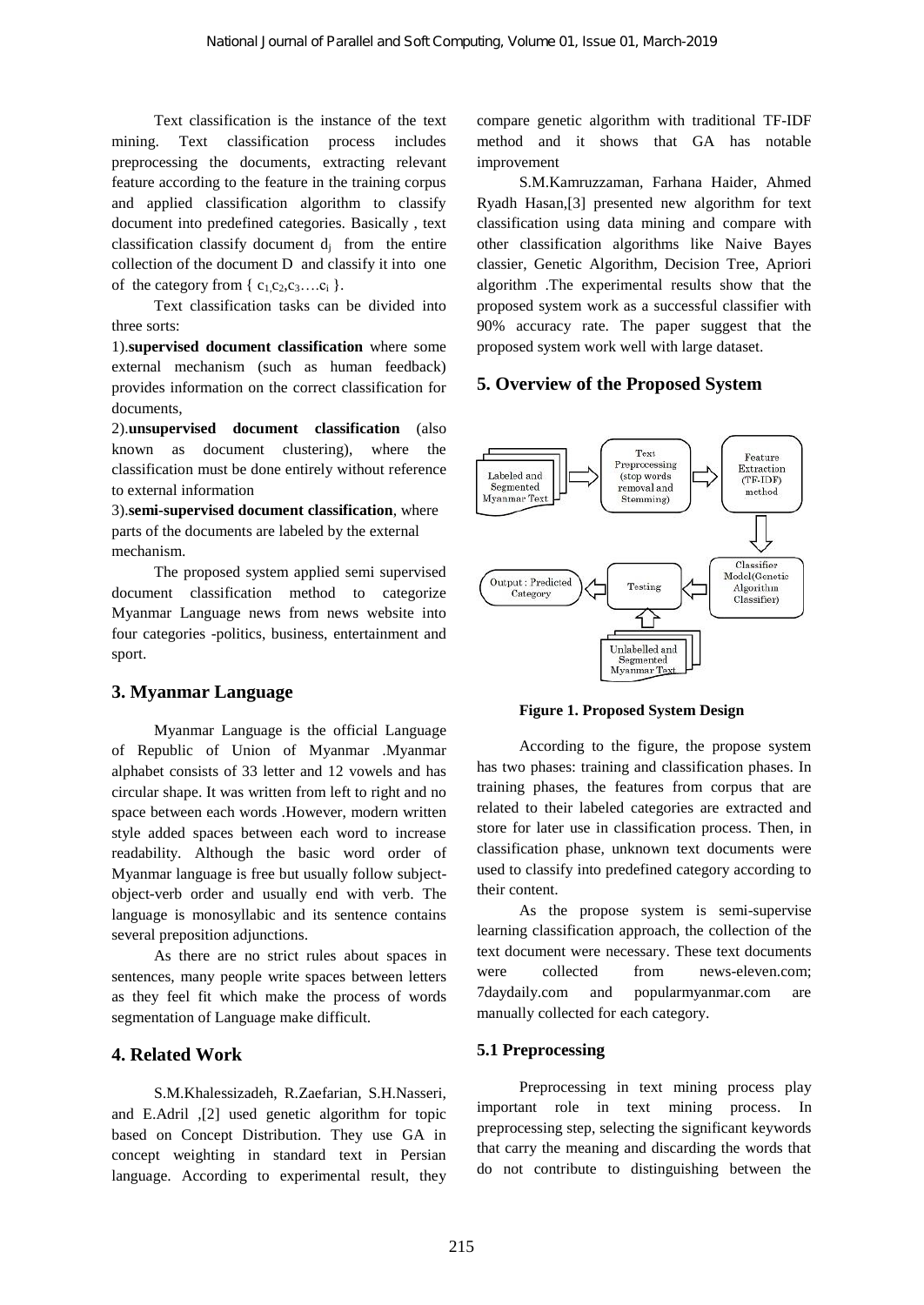documents. The main objective is to obtain the key features from online news text documents and to enhance the relevancy between words and documents and the relevancy between words and categories.

First of all, the sentences in preprocessing stage were segmented manually according to segmentation rules. The proposed system take input words which were already segmented and removed stop words which is done manually. The segmentation rules is that words were divided according to noun, verb, Adj and Adv surfix words such as များ, တို့ , တွေ , မှု ,ခြင်း and these segmentation was done by manually. The collected stop words, special character, punctuation are removed from the collection of documents. Example:

Op Input (Segmented Text) => J3 - φρ φ - υές, χ
$$
\frac{1}{2}
$$
 χσ $\frac{1}{2}$  χσ $\frac{1}{2}$  - ό $\frac{1}{2}$  - ω $\frac{1}{2}$  - ω $\frac{1}{2}$  - ω $\frac{1}{2}$  - ω $\frac{1}{2}$  - ω $\frac{1}{2}$  - ρ $\frac{1}{2}$  - ϕ $\frac{1}{2}$  (β $\frac{1}{2}$  - Ω $\frac{1}{2}$  - ρ $\frac{1}{2}$  - χ $\frac{1}{2}$  - ω $\frac{1}{2}$  - χ $\frac{1}{2}$  - χ $\frac{1}{2}$  - χ $\frac{1}{2}$  - χ $\frac{1}{2}$  - χ $\frac{1}{2}$  - χ $\frac{1}{2}$  - χ $\frac{1}{2}$  - χ $\frac{1}{2}$  - χ $\frac{1}{2}$  - χ $\frac{1}{2}$  - χ $\frac{1}{2}$  - χ $\frac{1}{2}$  - χ $\frac{1}{2}$  - χ $\frac{1}{2}$  - χ $\frac{1}{2}$  - χ $\frac{1}{2}$  - χ $\frac{1}{2}$  - χ $\frac{1}{2}$  - ρ $\frac{1}{2}$  - ρ $\frac{1}{2}$  - χ $\frac{1}{2}$  - χ $\frac{1}{2}$  - χ $\frac{1}{2}$ 

 Stop words removal=> ရ စ -ပင လ - ညီလ ြ -ဝ-က ယ စ ျားလှယ -အဖွေ ွဲ့-တက ြ င ျား- တေရပ -ခပေ

#### **5.2 Feature Selection and Text Classifier**

#### **5.2.1 Feature Selection**

In the feature selection process, it is important to collect the words that are relevant to their labeled category are selected as feature .These term or features that were collected during feature selection were used in the classification process. The classification processes rely on the term of the feature of the given category to calculate the term value by indexing the feature from each category.[1]

In Myanmar Text classifier system, the weight and value of each term are calculated by using TF-IDF (term frequency Inverse Document Frequency) algorithm. TF-IDF is generally a content descriptive mechanism for the documents. The term frequency (TF) is the number of times a term (word) occurs in documents. Inverse Document frequency (IDF) measure how important a term is? The concepts of term frequency and inverse document frequency are

combined, to produce a composite weight for each term in each document.

TF-IDF were calculated as

**TF :** 
$$
(1)
$$
 Number of times terms *t* appear in a document

total number of terms in the documents

**IDF :** (2)  
total number of document  
Log (
$$
\frac{total\ number\ of\ documents\ with\ term\ t\ in\ it}
$$
)

$$
TF - IDF = TF * IDF \tag{3}
$$

Where, TF is the term Frequency and IDF is the Inverse Document Frequency and TF-IDF is the Term Frequency Inverse Document Frequency.

#### **5.2.2 Text Classifier**

The method that is used to classify is Genetic Algorithm. The algorithm is based on Darwin's natural selection processes which inspire the biological evolution process. GA is the basically optimization technique which try to find out what is the best result among the given input. Genetic Algorithm is an algorithm which makes it easy to search a large search space. By implementing this Darwinian selection to the problem, only the best solutions will remain as narrowing the search space [1].

Genetic algorithm for text classification process work as

1. [Start] Generate random population of n chromosomes

2. [Fitness] Evaluate the fitness f(x) of each chromosome x in the population with WTSD (weight Term Standard Derivation) fitness function.

$$
\mathbf{WTSD}(\mathbf{d}_{i}) = \sum \frac{wd_{i}c_{j}(x_{j,k} - \bar{x}.wd_{i}c_{j})^{2}}{(n-1).\bar{w}.maxfrequent(d_{i})}
$$
(4)

In Equitation [4], di is document that were classified and wd<sub>i</sub>c<sub>i</sub> is weight of the term and  $x_{i,k}$  is number of frequent that term j accrued n represent total number of terms in a document and  $\bar{x}$  is the mean of frequent of the term and  $\overline{w}$  is an average of weight of term in document.

3. [New population] Create a new population by repeating following steps until the new population is complete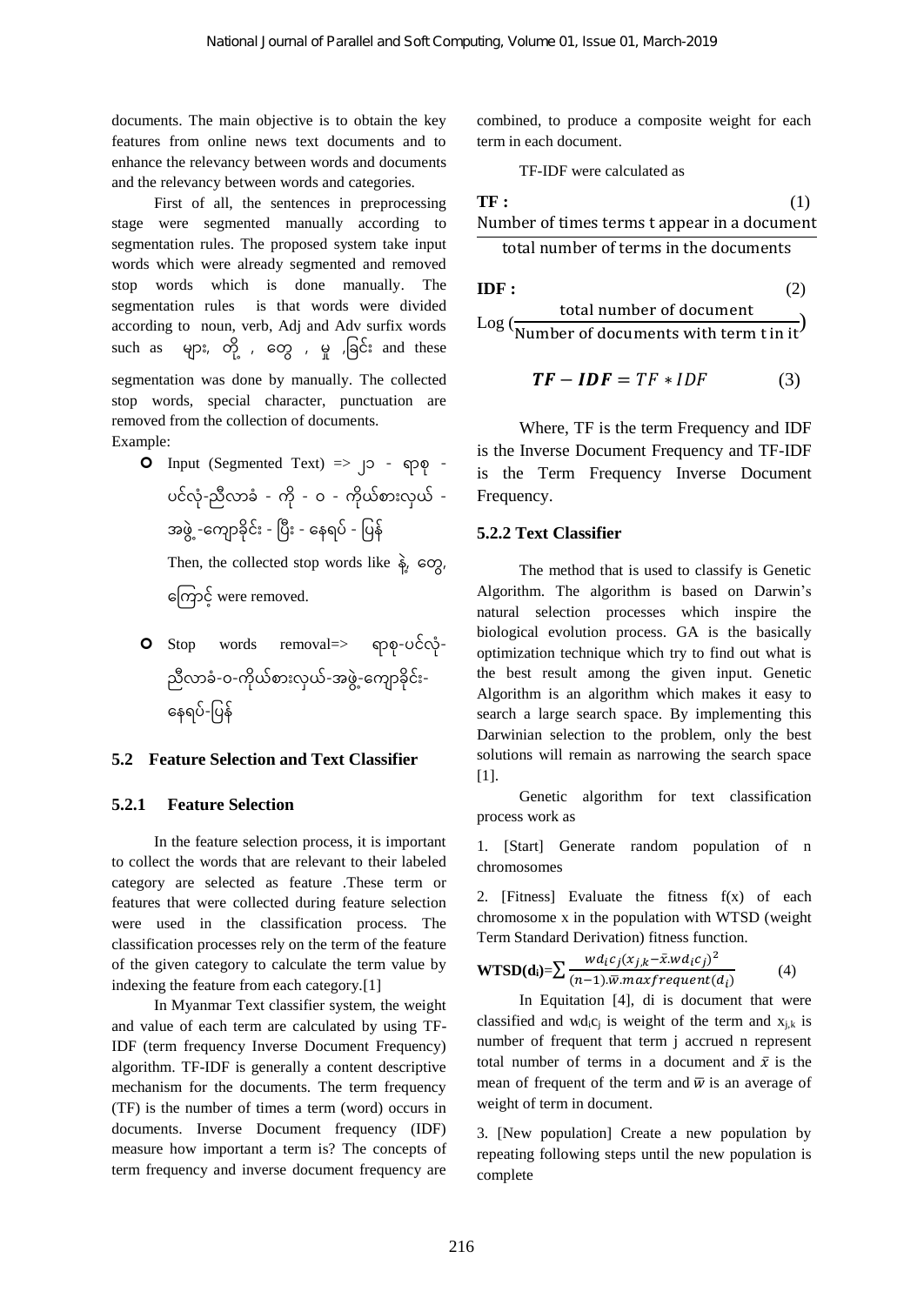(1). [Selection] Select two parent chromosomes from a population according to their fitness.

(2). [Crossover] With a crossover probability cross over the parents to form new offspring.

(3). [Mutation] With a mutation probability mutate new offspring at each locus.

4. [Accepting] Place new offspring in the new population for a further run of the algorithm.

5. [Replace] Use new generated population for a further run of the algorithm

6. [Test] If the end condition is satisfied, stop, and return the best solution in current population, otherwise go to step 2.

### **6. Proposed Algorithm**

The purpose algorithm of the Myanmar Text Classifier Using Genetic Algorithm was illustrated in following figure.

#### **Step1: Segmentation**

- − Segment the input text according to segmentation rules manually.
- **Step2: Stop word removal**

− Stop words were collected during the manual segmentation process were removed from the input text.

### **Step3: Feature Extraction**

− extract features from training corpus for each category c in all categories

− apply tf-idf algorithm to determine weight of each term

### $Tf = TF * IDF$

### **Step4: Training Classifier**

− applying the genetic algorithm classifier to the text document to classify − Weight Term Standard Deviation was

used as fitness function.

## **Step5: Testing the Classifier**

− the classifier were tested with unknown document and training document to classify these into their related category.

### **Figure 2. Proposed Algorithm for Myanmar Text Classifier using Genetic algorithm**

## **7. Experimental Work**

#### **7.1 Data used for experiment**

The experiment is conducted using data collected from Myanmar news websites which contain news for all pre-defined categories. The training set consists of over 800 news and test set contains 25 news for each category. Both training and test data include Myanmar news which is composed of pure text data and speech transcriptions.

|                      | Politics | <b>Business</b> | Entertai | Sport |
|----------------------|----------|-----------------|----------|-------|
|                      |          |                 | nment    |       |
| of<br>N <sub>0</sub> | 200      | 200             | 200      | 200   |
| training             |          |                 |          |       |
| doc                  |          |                 |          |       |
| of<br>N <sub>o</sub> | 25       | 25              | 25       | 25    |
| testing              |          |                 |          |       |
| doc                  |          |                 |          |       |

### **7.2 Performance Measures and Result**

Performance measure for the test set is measure by using precision, recall, F-measure are use. Our proposes system assigned each document to only one category which is related to their content. So, precision, recall, F-measure were calculated for each category. For the text classification process, precision of a category for test set is the ratio of the number of correctly classified documents to that category to the total number of documents labeled by the system as that category. Recall is the ratio of the number of correctly classified documents to the number of documents of that category in training data. The F1 score can be interpreted as a weighted average of the precision and recall. They are calculated by utilizing the following equations:

#### Precision: (5)

Number of correctlyclassified documents to acategory Total number of documentslabeled bythe systemasthat category

## **Recall:**

(6) Number of correctly classified documents to acategory the number of documents of that category in training data

#### **F1(recall, precision):** 2. *(precision.recall)* (*precision+recall*)  $\cdot$  (7)

The experiment shows that classification process by using Genetic Algorithm for collected